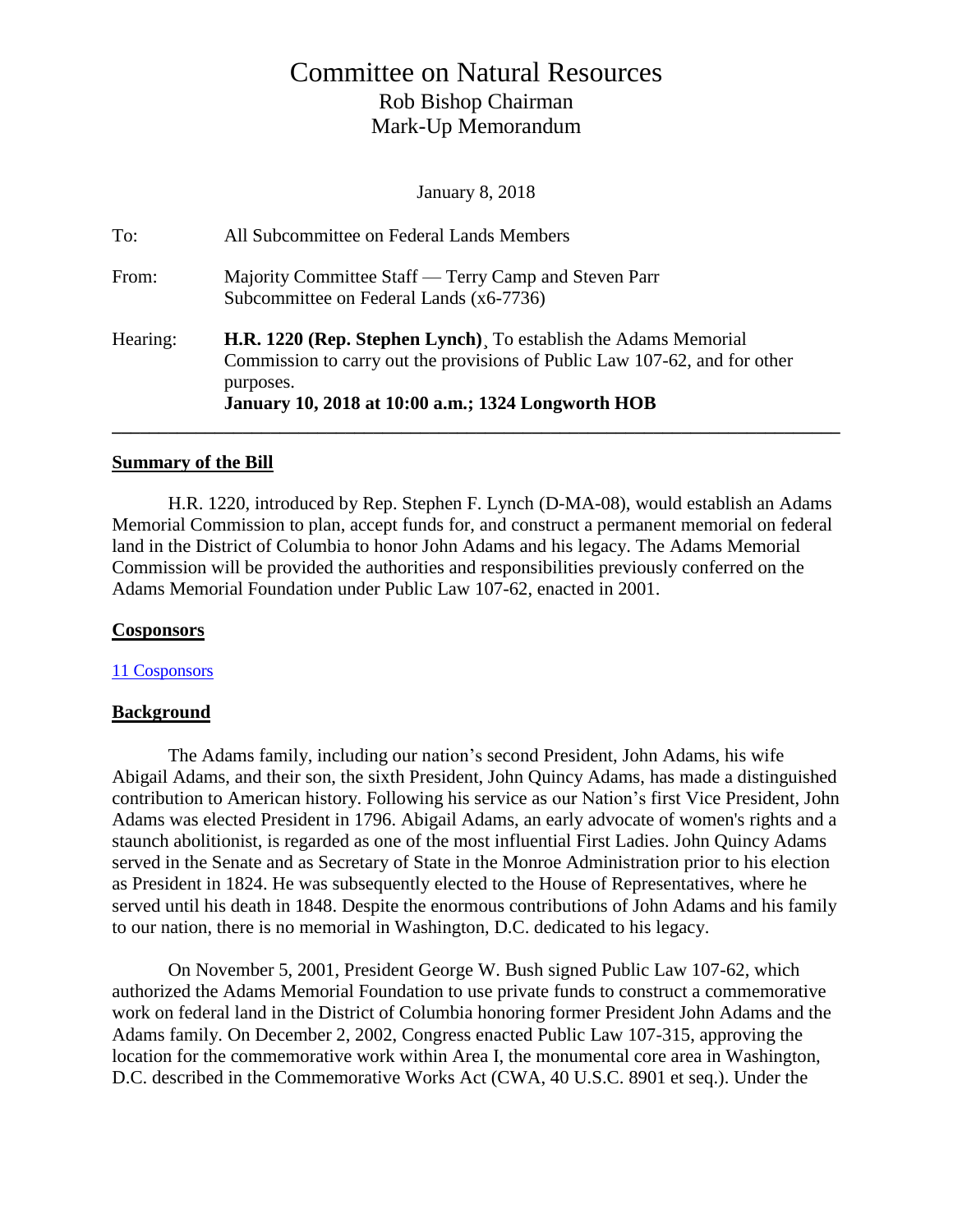CWA, a construction permit must be issued with seven years of authorization, or the legislative authority lapses.

Since 2001, the Adams Memorial Foundation has established a board of trustees and supporting committees, developed initial design concepts, conducted reviews of potential locations, engaged commemorative planning and design services, and coordinated with Congress, the National Park Service, and other stakeholders. It has not, however, been able to select a site, design the memorial, receive the requisite approvals, or raise sufficient funds for the construction to date. Under the terms of the CWA, the original legislative authority to establish the memorial expired on December 2, 2009. Congress subsequently extended the Foundation's authority until September 30, 2010, through Public Law 111-88; until December 2, 2013, through Public Law 111-155; and finally, until December 2, 2020, through Public Law 113-291.

H.R. 1220 would establish the Adams Memorial Commission to plan, accept funds for, and construct a permanent memorial to John Adams and his legacy. The authorities and responsibilities previously conferred on Adams Memorial Foundation will be transferred to the Adams Memorial Commission, and the Commission will expire seven years following enactment of the Act.

## **Cost**

A CBO cost analysis has not yet been completed for this bill.

## **Administration Position**

The Administration position is unknown at this time.

# **Anticipated Amendments**

• Rep. Rob Bishop (R-UT-01) will offer an amendment to strike the authorization of appropriations from the bill.

# **Effect on Current Law (Ramseyer)**

# **Showing Current Law as Amended by H.R. 1220**

[new text highlighted in **yellow**; text to be deleted bracketed and highlighted in **blue**]

# **Public Law 107-62**

# SECTION 1. COMMEMORATIVE WORK TO HONOR JOHN ADAMS AND HIS LEGACY.

(a) FINDINGS.—The Congress finds the following: (1) Few families have contributed as profoundly to the United States as the family that gave the Nation its second president, John Adams; its sixth president, John Quincy Adams; first ladies Abigail Smith Adams and Louisa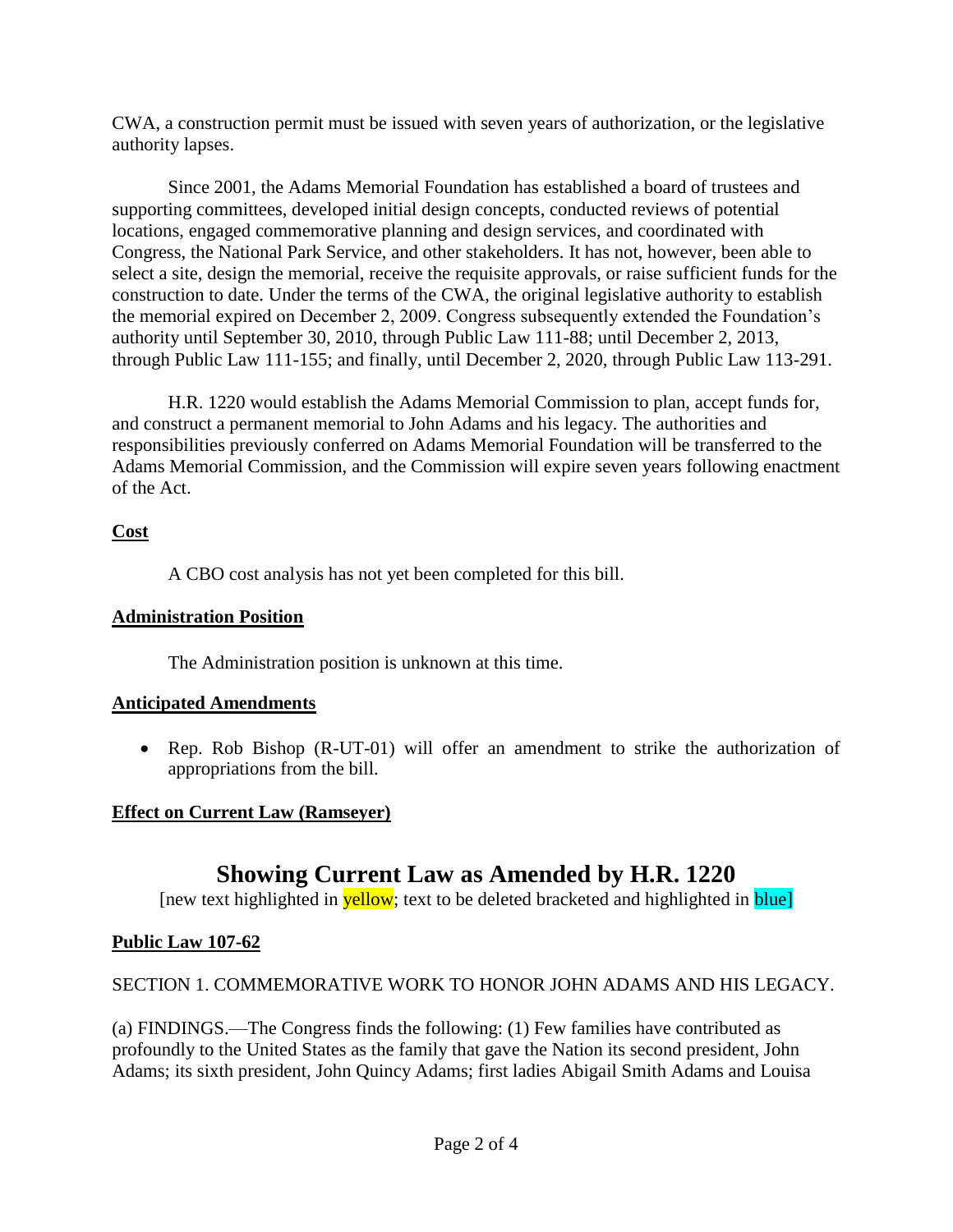Catherine Johnson Adams; and succeeding generations of statesmen, diplomats, advocates, and authors.

(2) John Adams (1735–1826), a lawyer, a statesman, and a patriot, was the author of the Constitution of the Commonwealth of Massachusetts (the oldest written constitution still in force), the leader of the Second Continental Congress, a driving force for independence, a negotiator of the Treaty of Paris (which brought the Revolutionary War to an end), the first Vice President, the second President, and an unwavering exponent of freedom of conscience and the rule of law.

(3) Abigail Smith Adams (1744–1818) was one of the most remarkable women of her time. Wife of former President John Adams and mother of former President John Quincy Adams, she was an early advocate for the rights of women and served the cause of liberty as a prolific writer, fierce patriot, and staunch abolitionist.

(4) John Quincy Adams (1767–1848), the son of John and Abigail Adams, was a distinguished lawyer, legislator, and diplomat and a master of 7 languages, who served as Senator, Minister to the Netherlands under President George Washington, Minister to Prussia under the first President Adams, Minister to Great Britain under President James Madison, chief negotiator of the Treaty of Ghent (which ended the War of 1812), Secretary of State under President James Monroe, author of the Monroe Doctrine (which declared the Western Hemisphere off limits to European imperial expansion), sixth President, and the only former President to be elected to the House of Representatives, where he was known as ''Old Man Eloquent'' and served with great distinction as a leader in the fight against slavery and a champion of unpopular causes.

(5) Louisa Catherine Johnson Adams (1775–1852), the wife of former President John Quincy Adams, was an educated, accomplished woman and the only first lady born outside the United States. Like Abigail Adams, she wrote eloquently on behalf of the rights of women and in opposition to slavery.

(6) Charles Francis Adams (1807–1886), the son of John Quincy and Louisa Adams, served 6 years in the Massachusetts legislature, was a steadfast abolitionist who received the Free Soil Party's vice-presidential nomination in 1848, was elected to his father's seat in the House of Representatives in 1856, and served as ambassador to Great Britain during the Civil War, where his efforts were decisive in preventing the British Government from recognizing the independence of the Confederacy.

(7) Henry Adams (1838–1918), the son of Charles Francis Adams, was an eminent writer, scholar, historian, and public intellectual, and was the author of many celebrated works, including ''Democracy'', ''The Education of Henry Adams'', and his 9-volume ''History of the United States during the Administrations of Jefferson and Madison''.

(8) Both individually and collectively, the members of this illustrious family have enriched the Nation through their profound civic consciousness, abiding belief in the